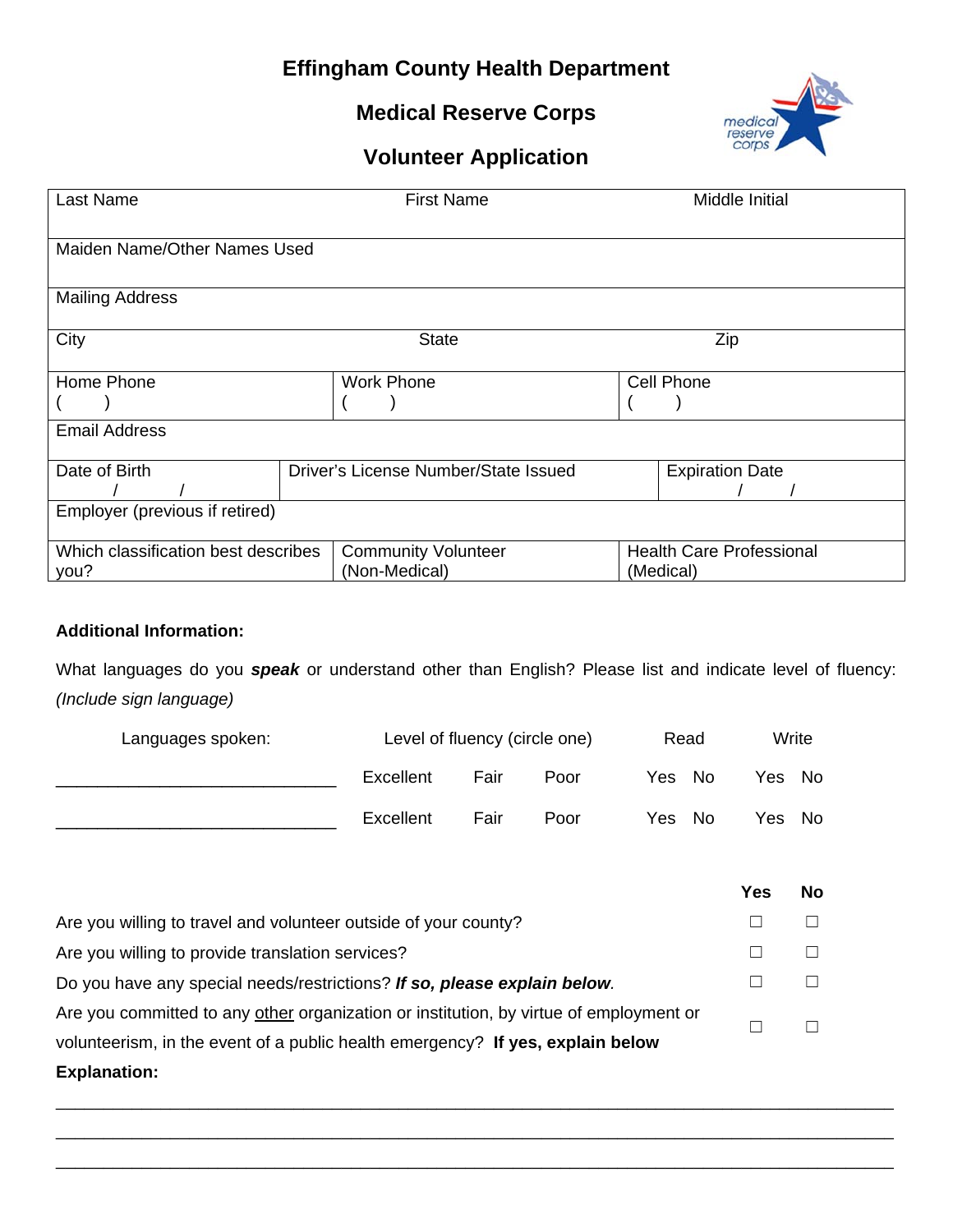| List any other special skills you bring to the Medical Reserve Corps:                                 |                                  |                                   |  |  |
|-------------------------------------------------------------------------------------------------------|----------------------------------|-----------------------------------|--|--|
|                                                                                                       |                                  |                                   |  |  |
|                                                                                                       |                                  |                                   |  |  |
| Licenses (Professionals with a current license or certification in any health or mental health field) |                                  |                                   |  |  |
| List all Professional Licenses                                                                        | State Issued & Number            | <b>Expiration Date</b>            |  |  |
|                                                                                                       |                                  |                                   |  |  |
| Do you have prescriptive authority?<br>$\Box$ Yes                                                     | $\Box$ No                        |                                   |  |  |
| Do you have any current or pending actions against your professional license? $\Box$ Yes              |                                  | ⊟ No                              |  |  |
| I understand that my credentials / licenses (if applicable) will be verified. ______ (initial)        |                                  |                                   |  |  |
| Training/Continuing Education: Check areas where you have completed training/CE                       |                                  |                                   |  |  |
| □ Bloodborne Pathogens                                                                                | <b>First Aid</b><br>ш            |                                   |  |  |
| $\Box$ Community Emergency Response Training<br>(CERT)                                                | $\Box$ Military Medical Training |                                   |  |  |
| $\Box$ CPR                                                                                            |                                  | NIMS or Incident Command Training |  |  |
| $\Box$ Disaster Training & Exercises                                                                  |                                  |                                   |  |  |
|                                                                                                       |                                  |                                   |  |  |
| <b>Background Check:</b>                                                                              |                                  |                                   |  |  |
| I understand that a Background Records Check is required of all volunteers.                           |                                  | (initial)                         |  |  |
| Have you ever been convicted of a felony?                                                             | $\Box$ Yes                       | $\Box$ No                         |  |  |
| A misdemeanor? (Other than traffic violations)                                                        | $\Box$ Yes                       | $\Box$ No                         |  |  |
|                                                                                                       |                                  |                                   |  |  |